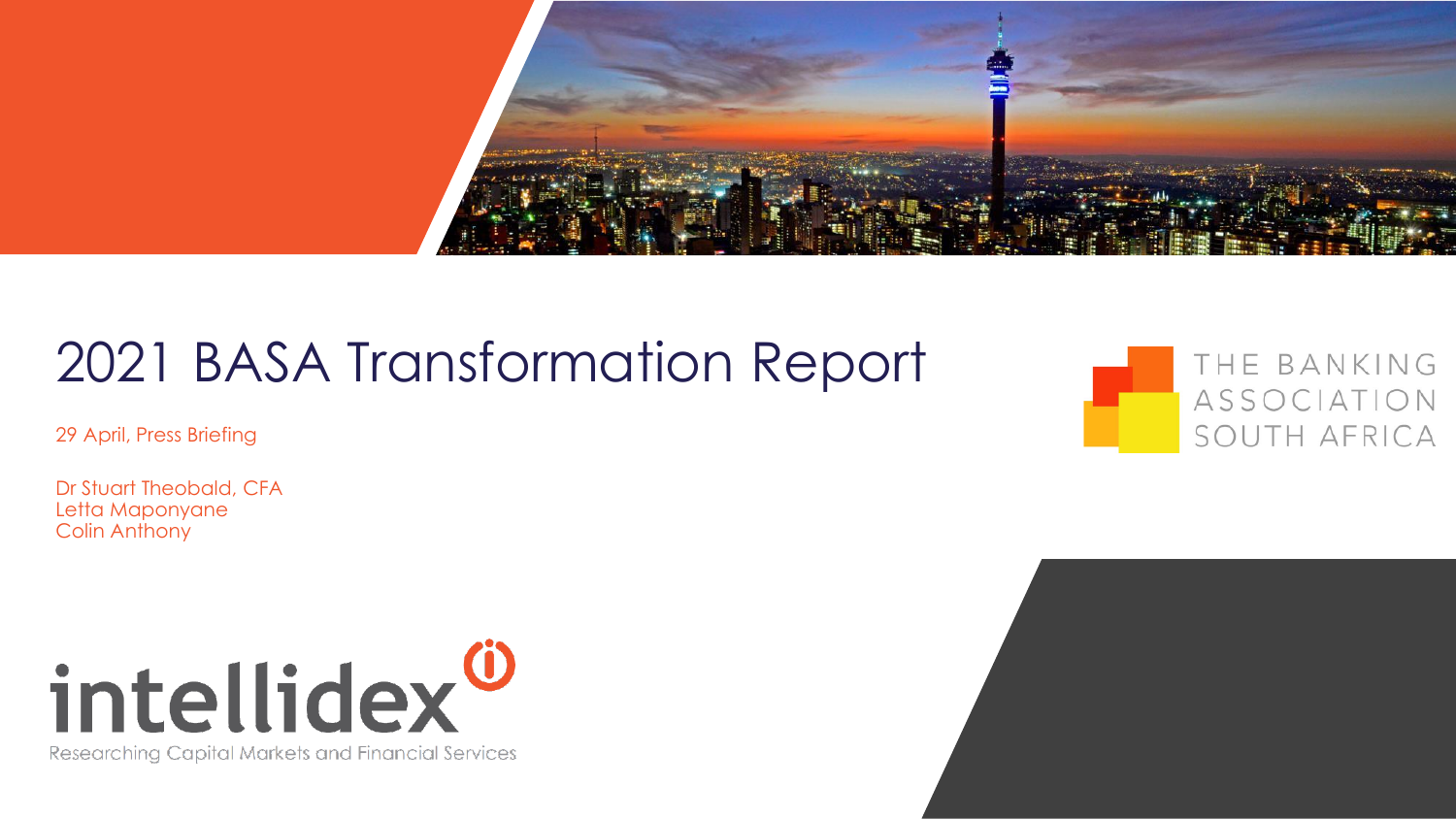





2 Economic context & highlights

3 Findings · Ownership

- 
- Management control
- Skills development
- Socioeconomic development

HE BANKING ASSOCIATION SOUTH AFRICA

- Preferential procurement
- Consumer education
- Empowerment financing
- Targeted investments
- Supplier development
- Enterprise development
- Financial inclusion
- Appendix: 2018 restatements

**Presentation** outline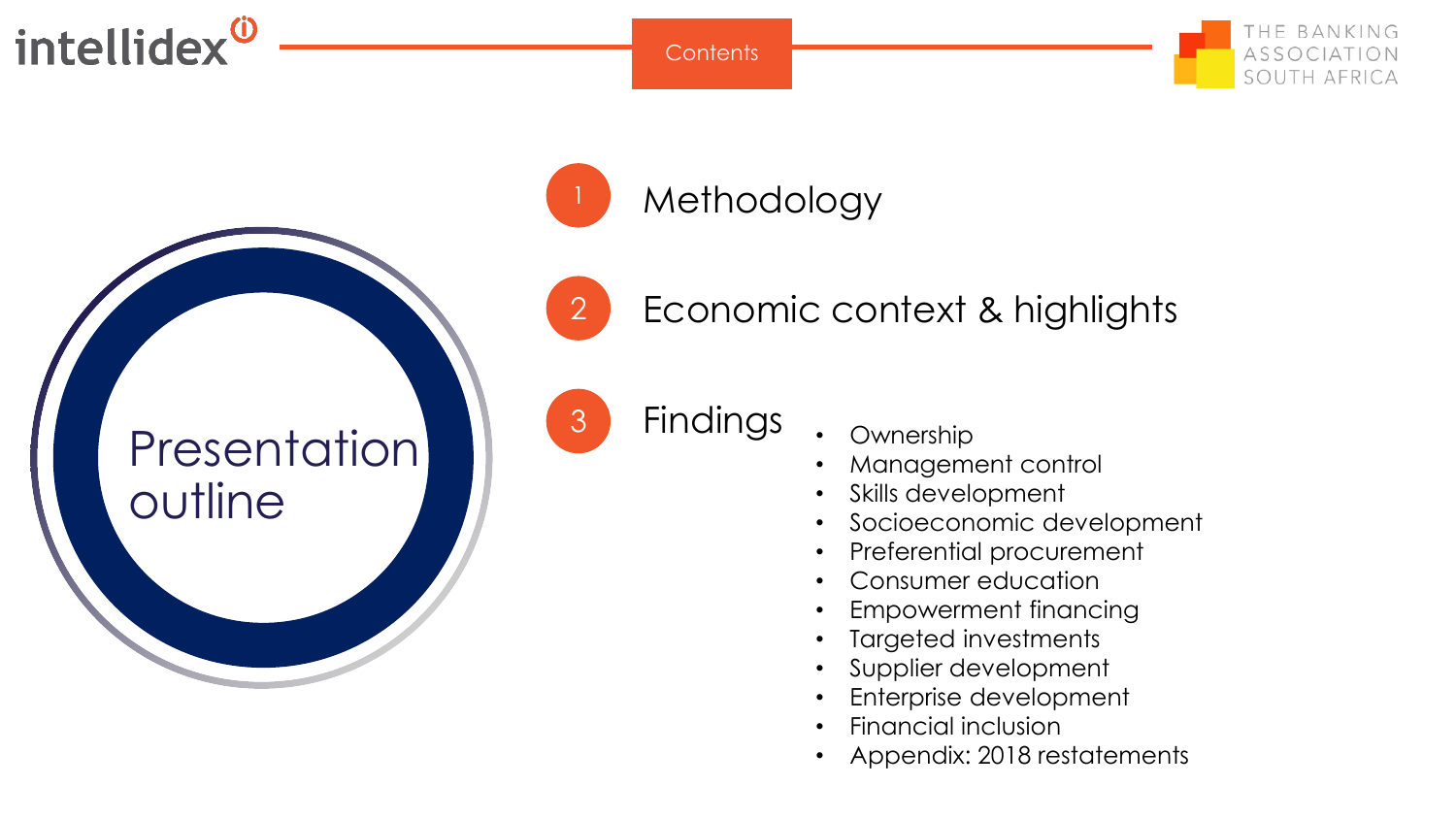intellidex<sup>0</sup>



- Data supplied by the banks were based on the Financial Sector Code scorecard methodology
- Ownership data were weighted by banks' total assets to determine industry aggregates
- We report on four years of data for each indicator. The relevant years are 2016-2019 for all banks except for Capitec, African Bank and Investec.
- Some 2018 data was restated for certain banks to ensure year-on-year comparability – see appendix for details.

#### **Submitting banks for 2019 data:**

- Absa,
- African Bank,
- Albaraka,
- 4. Bidvest Bank,
- Capitec,
- Finbond,
- FirstRand,
- 8. Grindrod,
- 9. Investec,
- 10. HSBC,
- 11. Nedbank,
- 12. Sasfin,
- 13. Standard Bank,
- 14. China Construction Bank Corporation,
- 15. Citi,
- 16. Tymebank and
- 17. HBZ Bank
- 18. uBank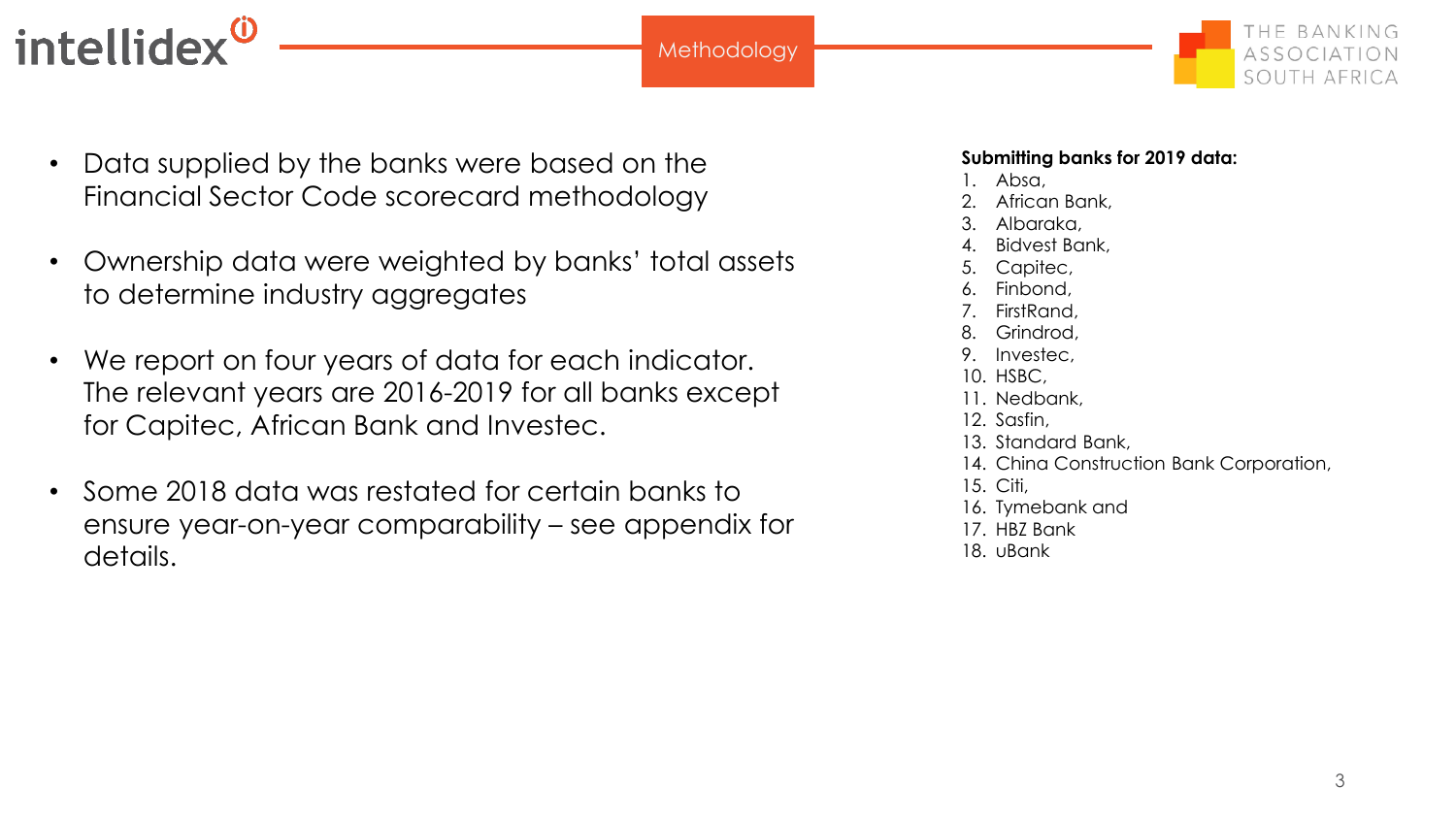intellidex<sup>0</sup>

**Context** 

#### F BANKING  $ASSOCIAT$ SOUTH AFRICA

### Economic context

#### Economic environment

- Figures are all pre-Covid 19 impact
- Weak economy: SA GDP grew only 0.2% in 2019, following growth of 0.8% in 2018 and 1.3% in 2017.
- Worsening credit environment
- Low levels of consumer and business confidence

#### Impact on transformation

- Economy's distress curbs banks' profit growth, which curbs amounts allocated to socioeconomic development and other initiatives based on NPAT
- Lending volumes constrained, making it difficult to grow lending to targeted sectors
- Difficult for banks to incur the costs of enhanced skills and supplier development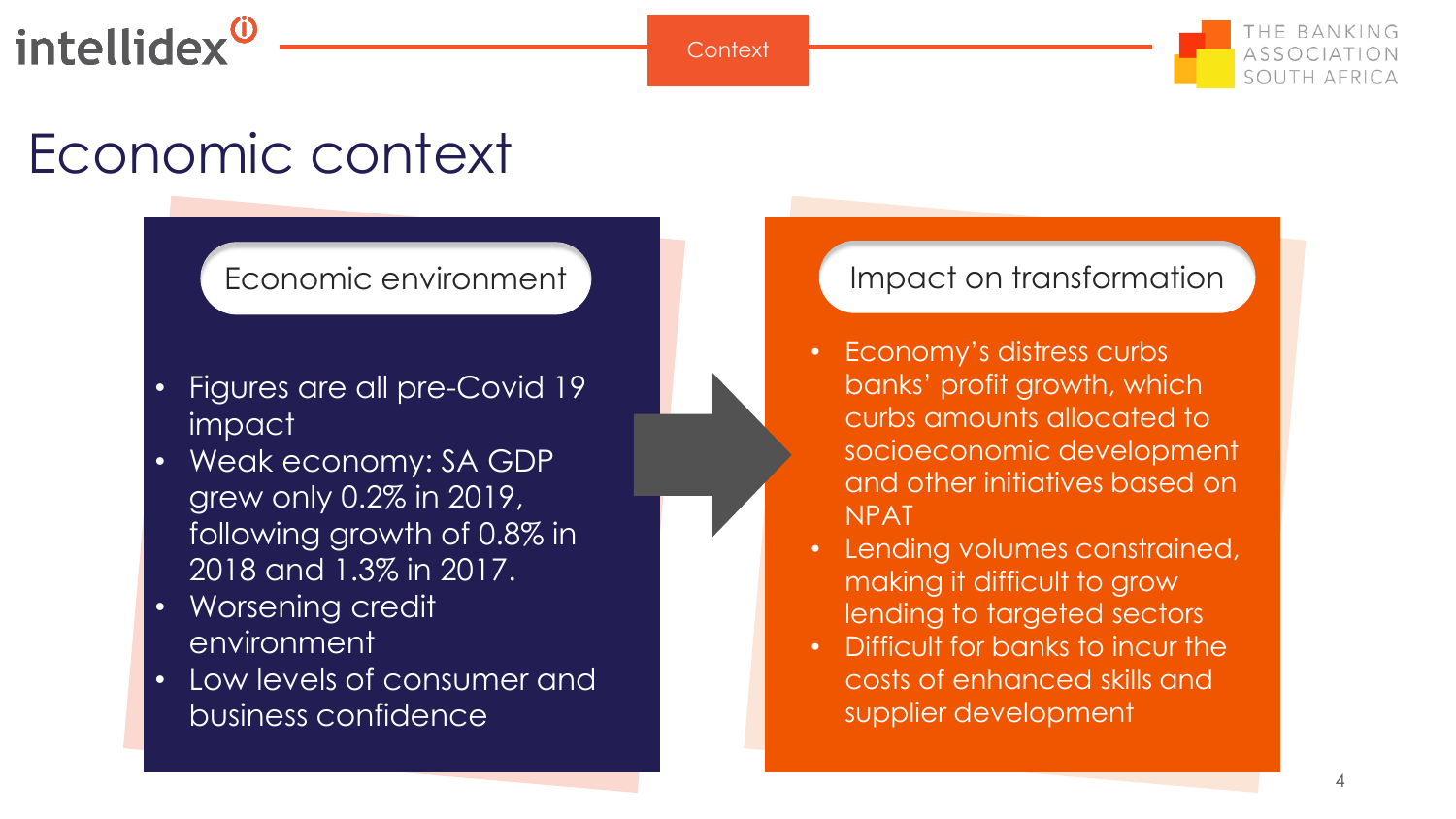

**Highlights** 



**STR** 

Seven banks now have majority black directors (compared to five last year) and seven have majority black executive directors (compared to three last year)

**Highlights** 



For the first time, there are more African middle managers than white (and 65% of all middle managers are black). The proportion of management who are black increased in all tiers from junior (85.9%) to top senior (34.9%)

Supplier development expenditure increased 38% and enterprise development spend was up 7%



Skills development spend has increased consistently since 2016. Black women's skills development increased from R1,6bn in 2016 to R2,4bn in 2019

Spending on consumer education increased 18% to R212m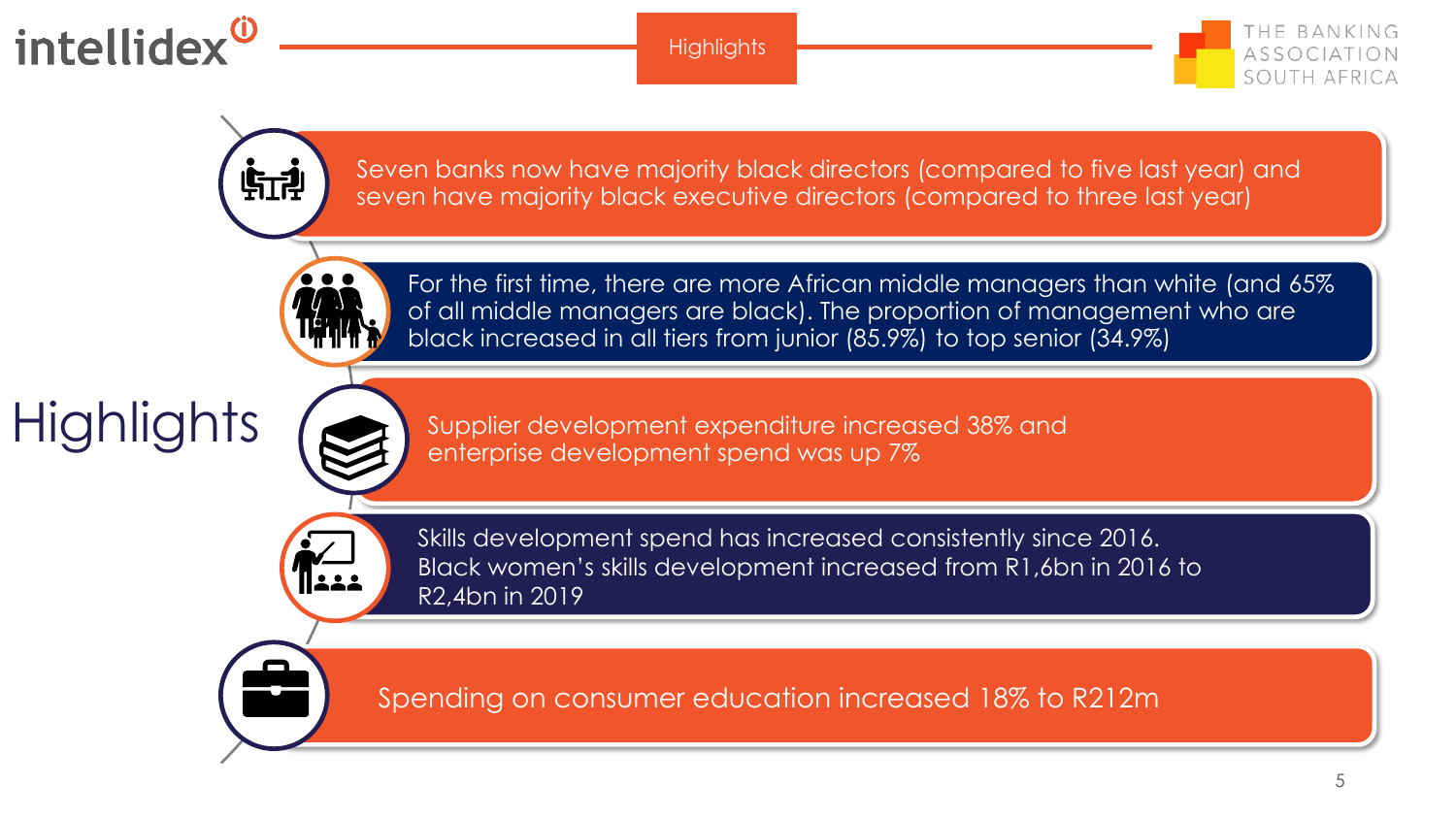# Ownership

intellidex<sup>0</sup>

- Ownership levels have remained above the targets, except for economic interest.
- There was a marginal improvement in economic interest and in women's economic interest and voting rights.
- This was a change in trend of reducing black ownership following the maturation of empowerment deals in 2015 and 2016.

#### Black ownership percentage in banks



THE BANKING ASSOCIATION SOUTH AFRICA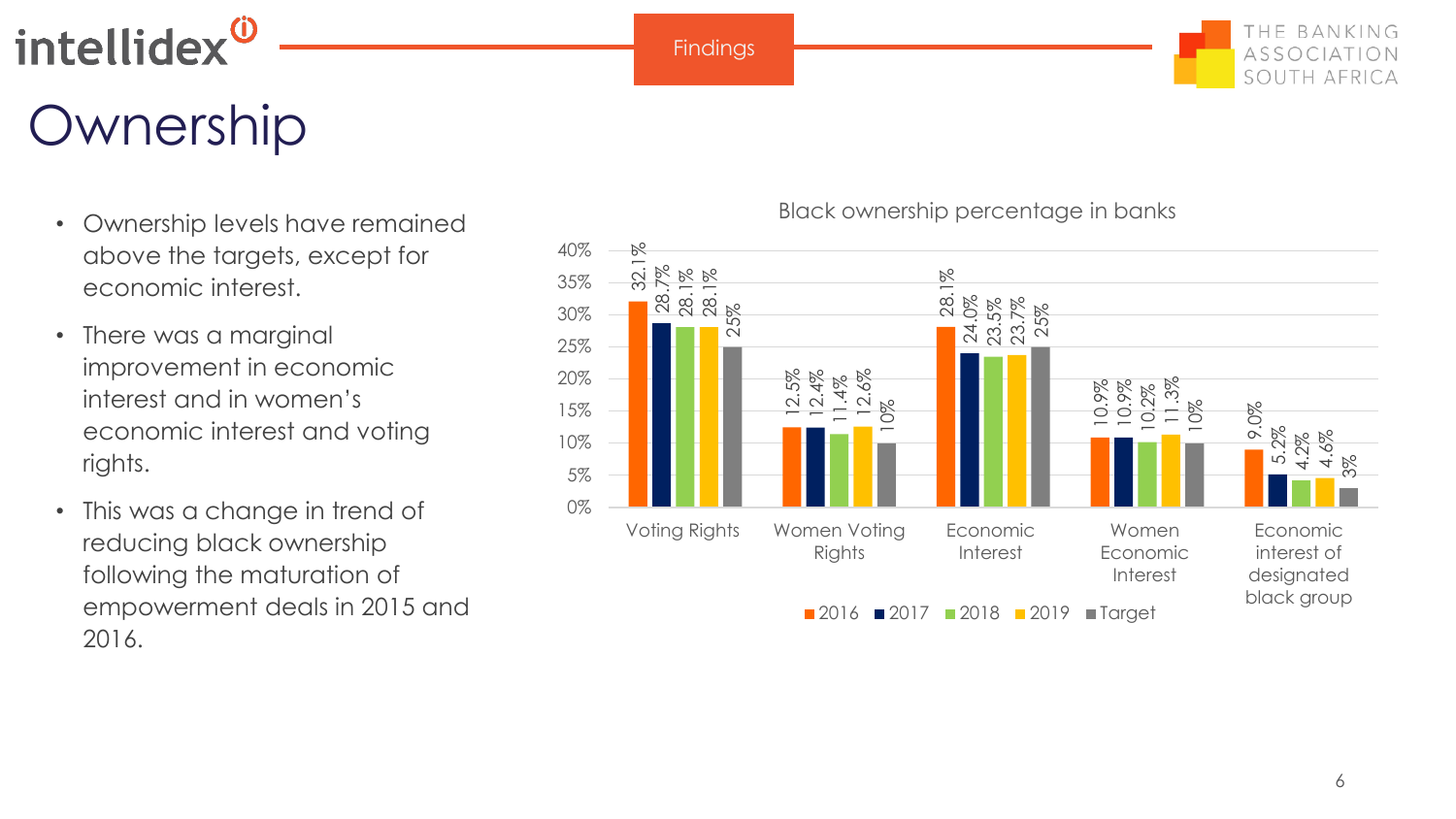# intellidex<sup>0</sup>



#### Management control – directors

Average % of directors who are black (unweighted)



• Improvements recorded in 2019 in all segments.

THE BANKING ASSOCIATION SOUTH AFRICA

• While they are still behind targets, the percentage of board members who are black climbed to 44% from 38% in 2018.

■2016 ■2017 ■2018 ■2019 ■Target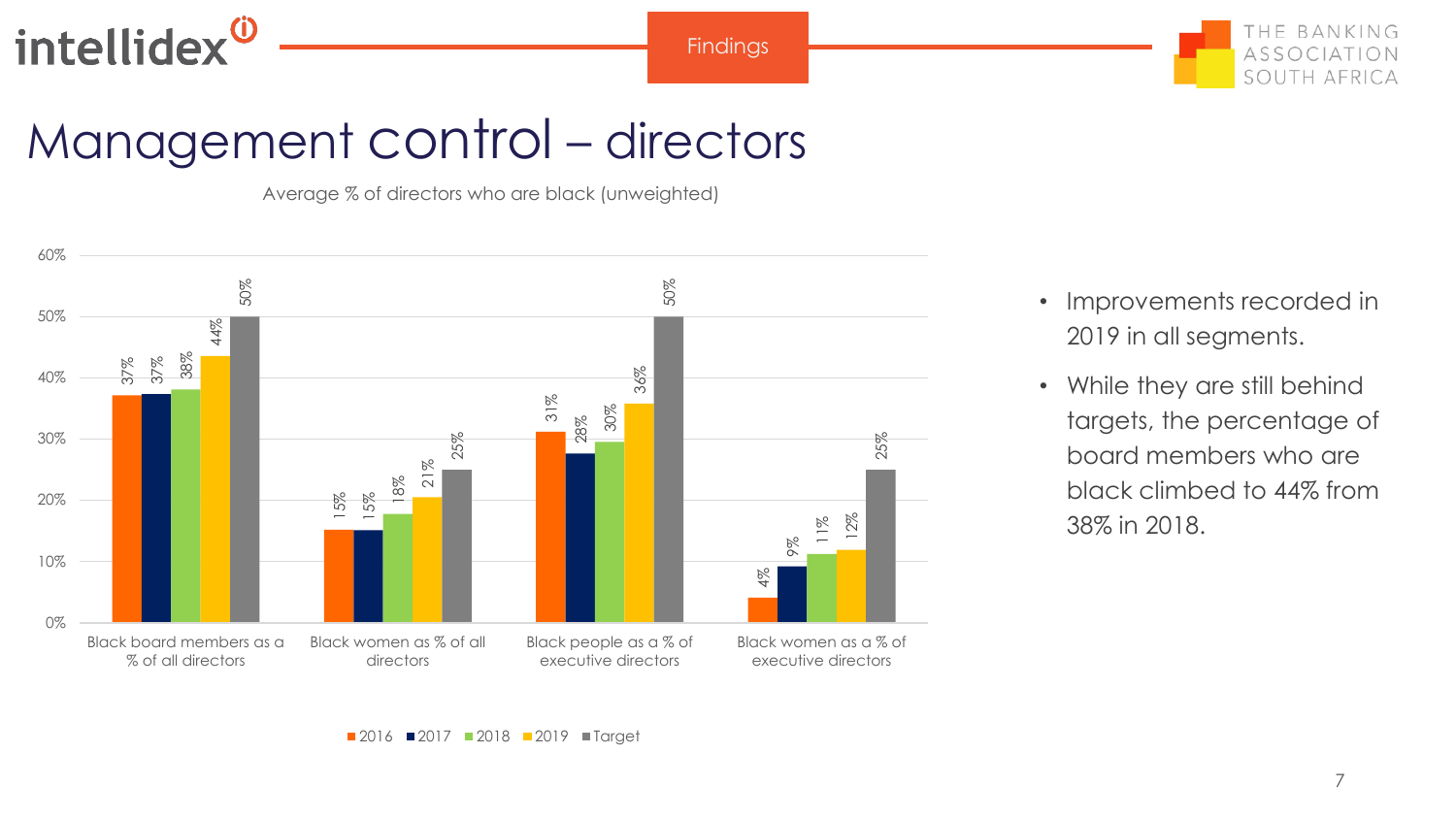

#### THE BANKING ASSOCIATION SOUTH AFRICA

### Management control – directors

Number of directors

Number of banks at or exceeding targets



**2016 2017 2018 2019** Banks with more than 50% black board members as a of all directors 3 5 5 7 Banks with more than 25% black with more than 25%  $\,$  0  $\,$  2  $\,$  5  $\,$  5  $\,$  5  $\,$  5  $\,$  5  $\,$  5  $\,$  5  $\,$  5  $\,$  5  $\,$  5  $\,$  5  $\,$  5  $\,$  5  $\,$  5  $\,$  5  $\,$  5  $\,$  5  $\,$  5  $\,$  5  $\,$  5  $\,$  5  $\,$  5  $\,$  5  $\,$  5  $\,$  5  $\,$  5 Banks with more than 50% Banks with more than 50%<br>black executive directors 3 2 3 7 Banks with more than 25% black women executive directors 1 1 2 3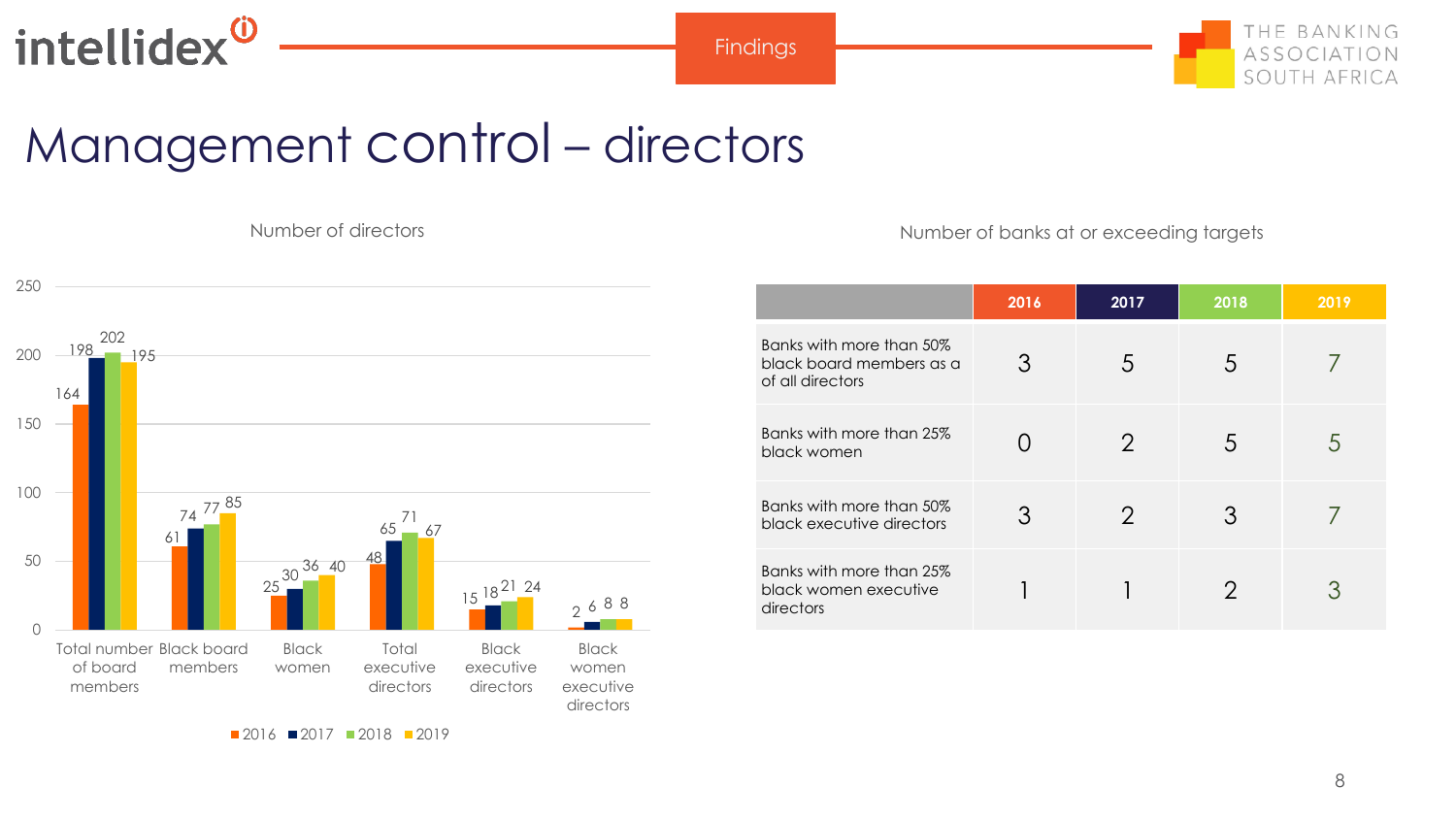

#### THE BANKING ASSOCIATION SOUTH AFRICA

### Management control (senior to junior)

Proportion of managers who are black (%)



• In percentage terms, there were improvements across all management levels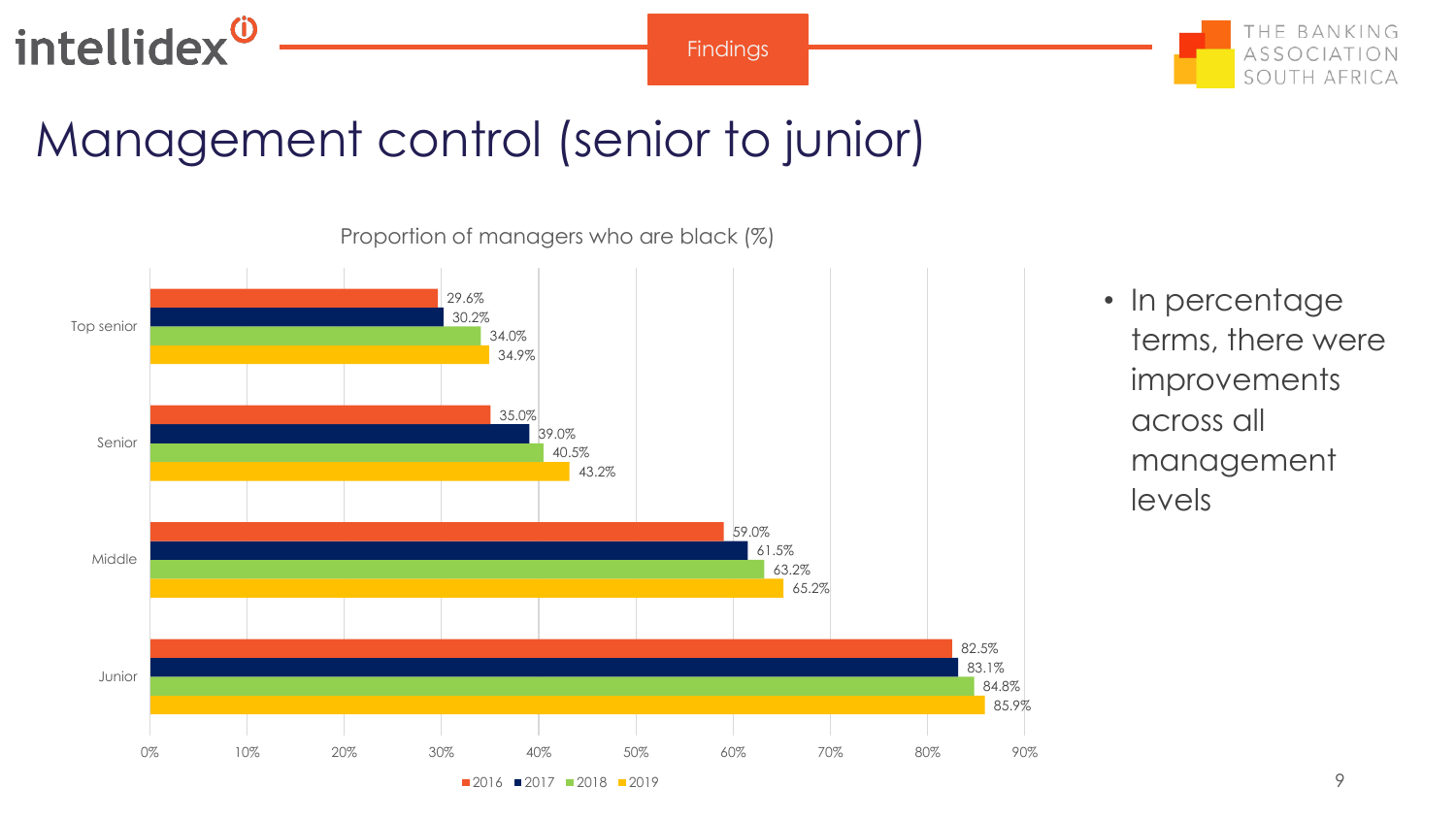

# $SO1$

### Management control



• The total number of directors at top senior and junior levels has declined, but black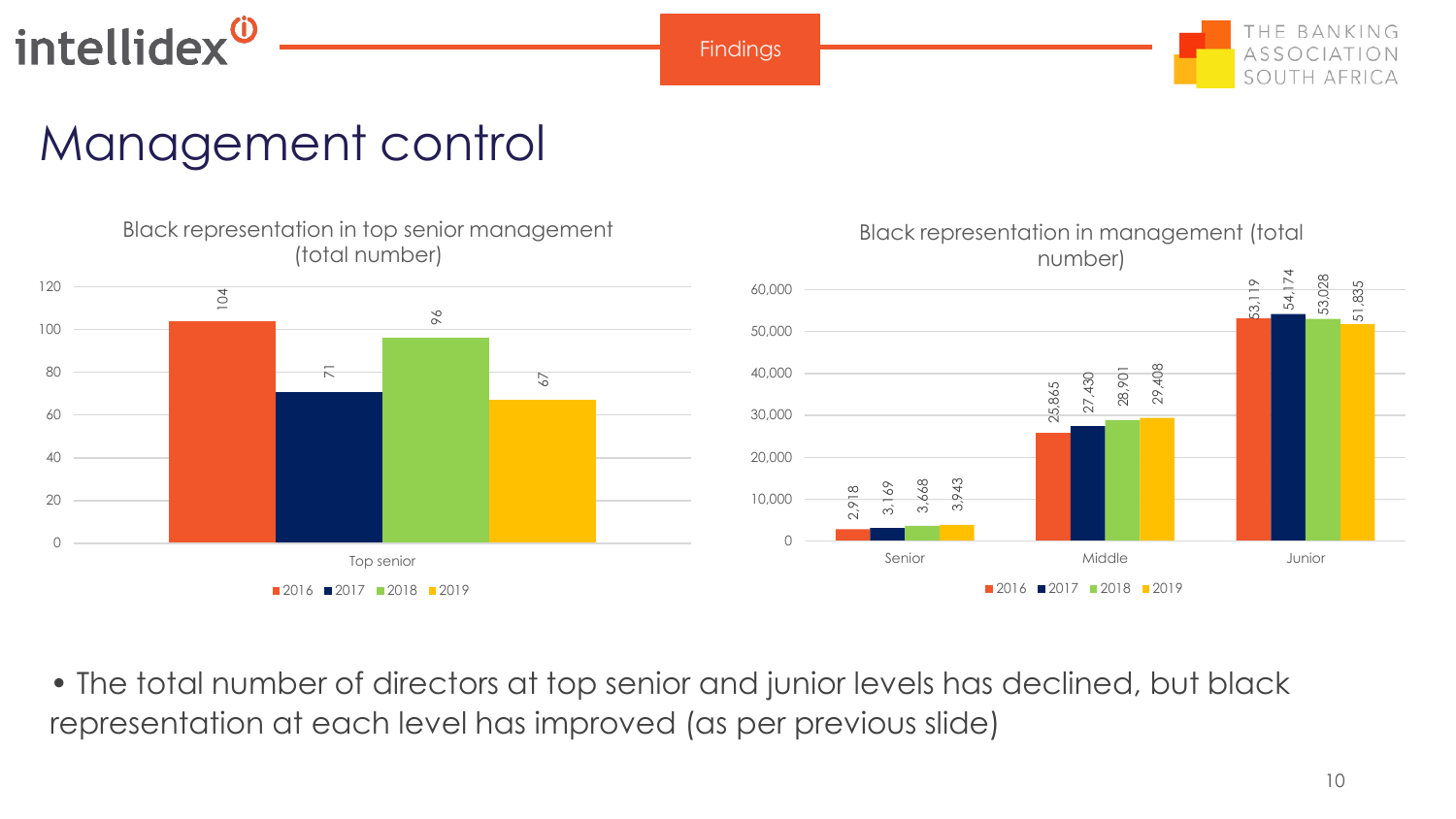



#### Detailed breakdown of management



- There were fewer top senior managers across all race groups, with the most marked change being the fall in white top senior managers from 167 to 108
- • In senior management, however, the number of Africans jumped to 1,644 from 1,468, with Indians climbing to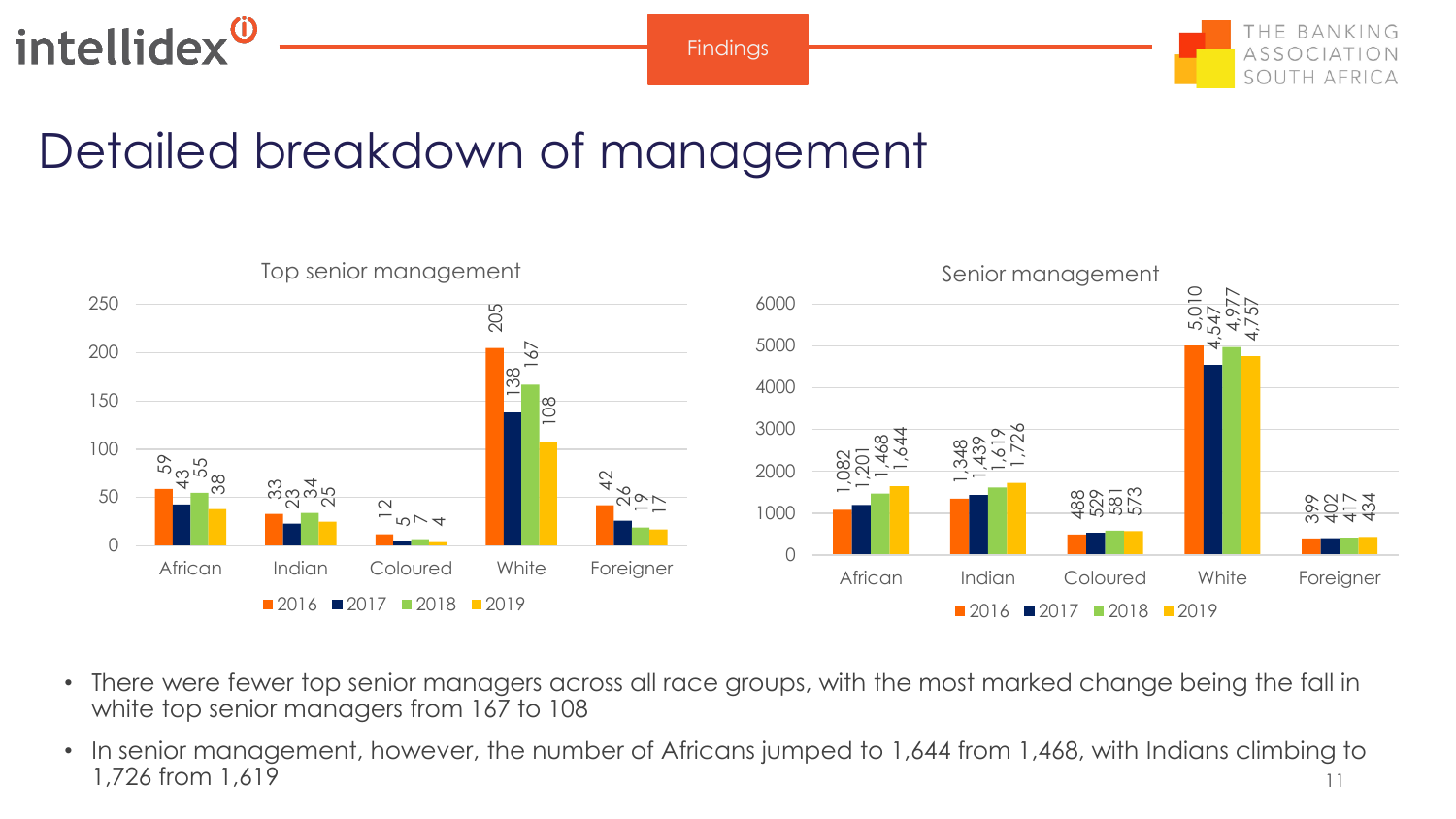



#### Detailed breakdown of management



• There has been a sustained increase in the proportion of Africans in middle management but a slight dip in junior management. For the first time there are more African middle managers than white. 12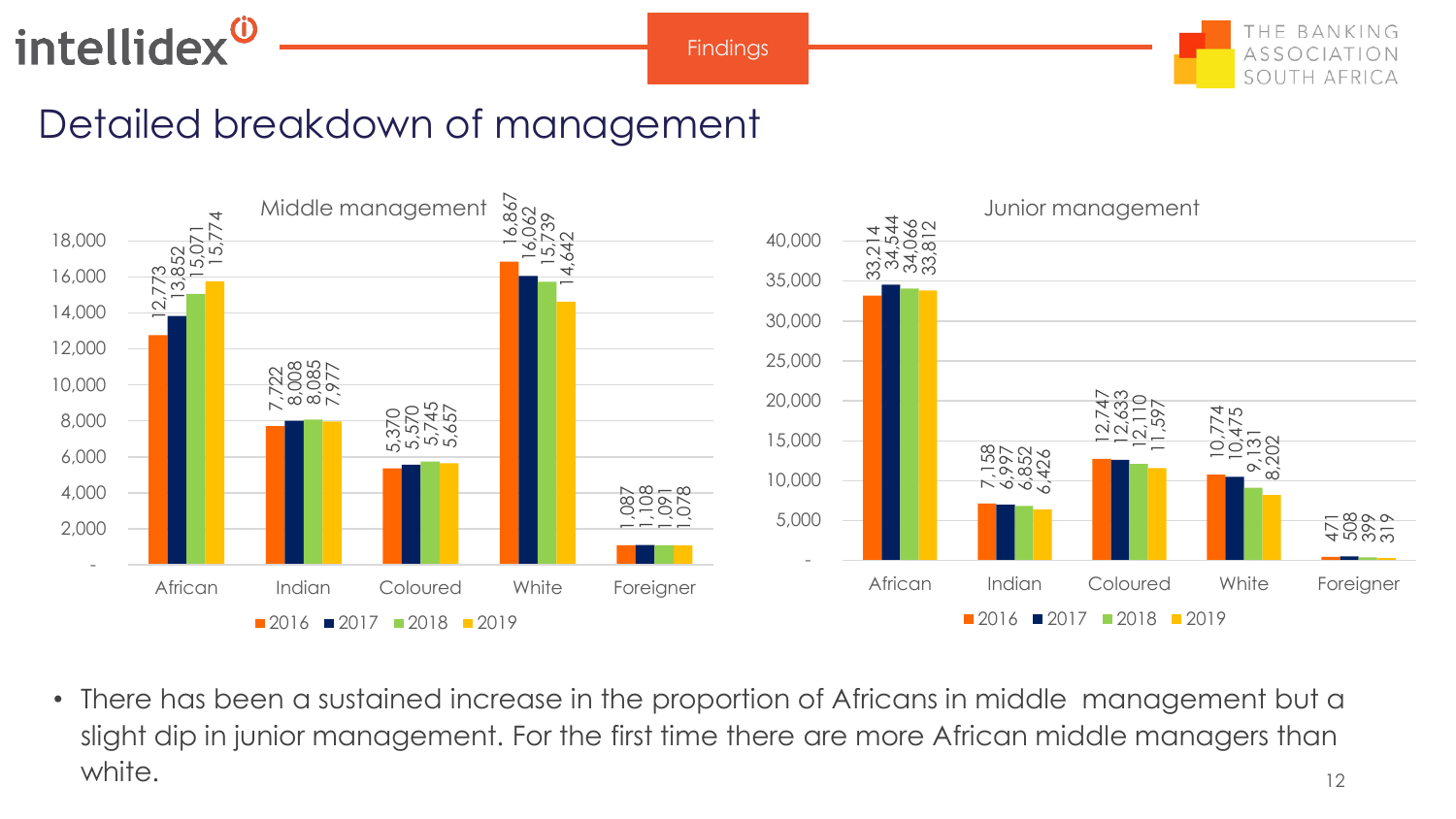intellidex<sup>0</sup>

**Findings** 

#### Skills development



- Banks continued to channel more resources towards initiatives aimed at developing black skills.
- Since 2016 there has been a healthy year-on-year increase in banks' expenditure on black skills development, from about R2.5bn in 2016 to R4bn in 2019.
- During FY19, banks spent about R4bn on black skills development, 7% more than the previous year.
- Notably, more than 60% of banks' spend on skills development of black employees over the past four years has been on black female employees.

**HE BANKING** 

SOUTH AFRICA

**ASSOCIATI**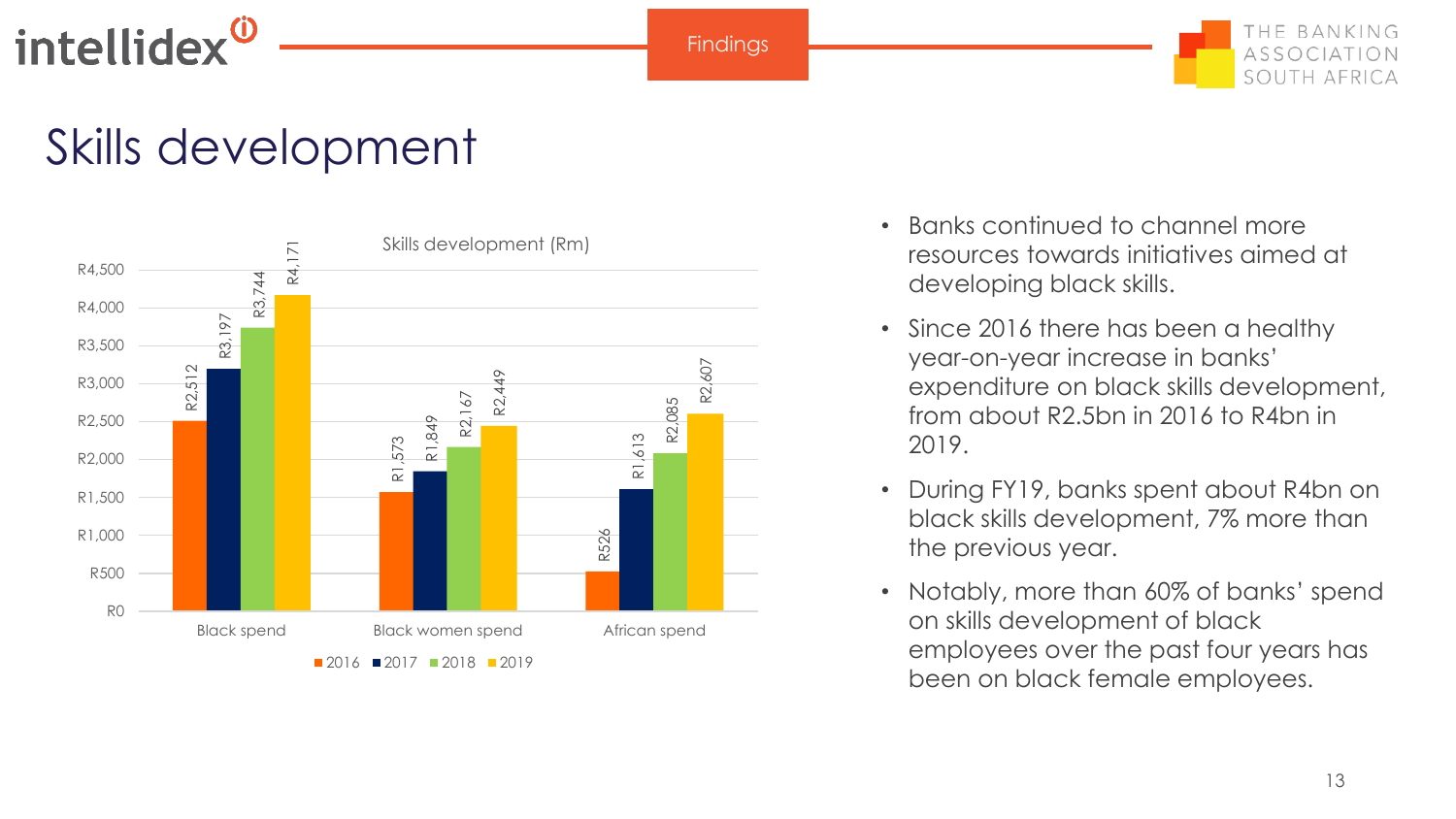



#### Socioeconomic development



• There was an 8% drop in 2019 socioeconomic development spend.

 $2016$  2017 2018 2019

14

**IE BANKING** 

SOUTH AFRICA

ASSOCI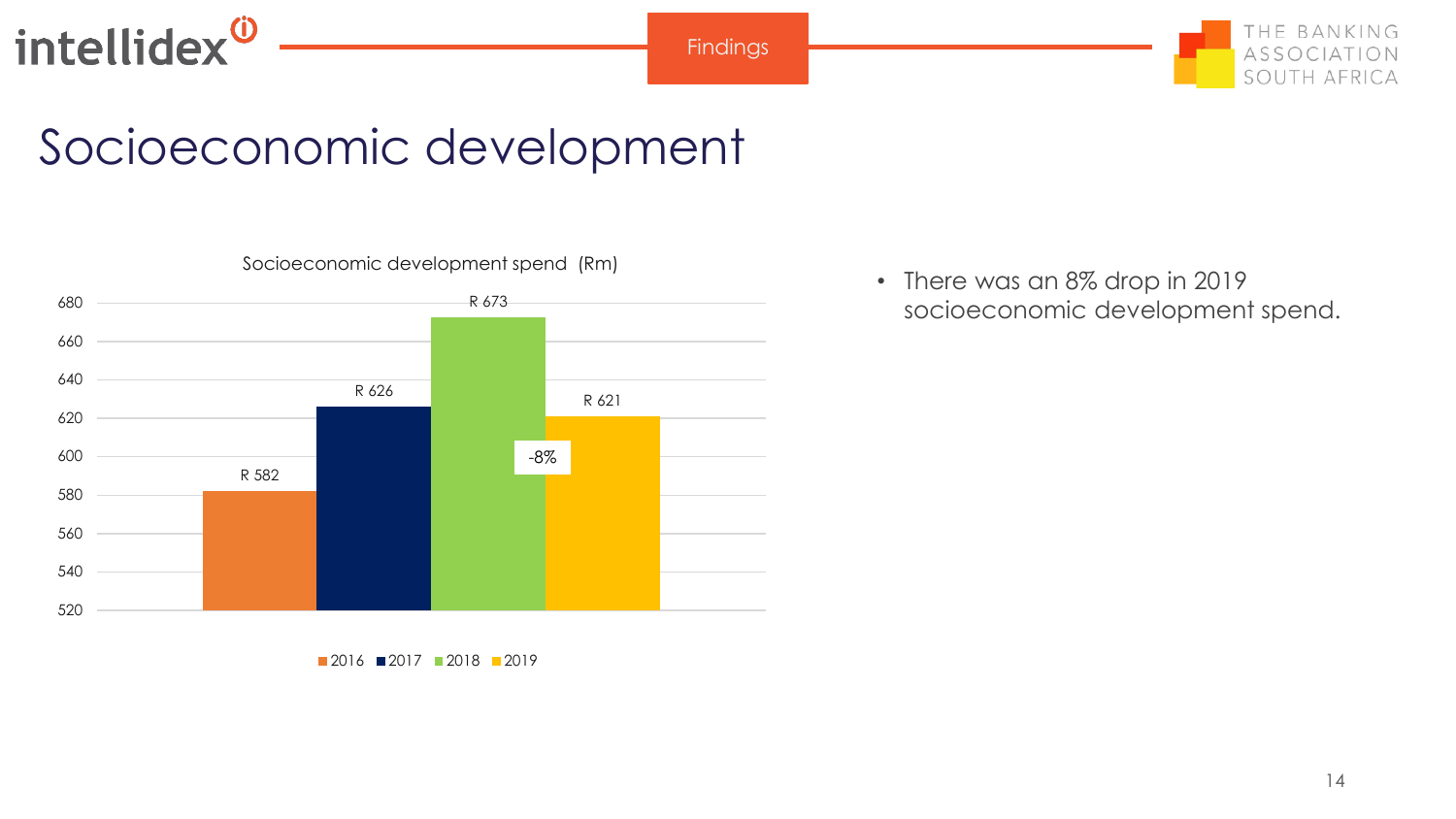

#### THE BANKING ASSOCIATION SOUTH AFRICA

### Preferential Procurement



Preferential procutement (Rm)

- Banks' total measured procurement spending inched up 1.5% from 2018 to R143.1bn
- Targets are:
	- 75%, BEE Compliant suppliers
	- 4%, Qualifying Small Enterprises
	- 8%, Exempted Micro Enterprises
	- 20%, 51% black owned
	- 9%, 30% Black women owned.

Which are shown in whole numbers in the grey bars on the graph

• Procurement in all segments is ahead of the targets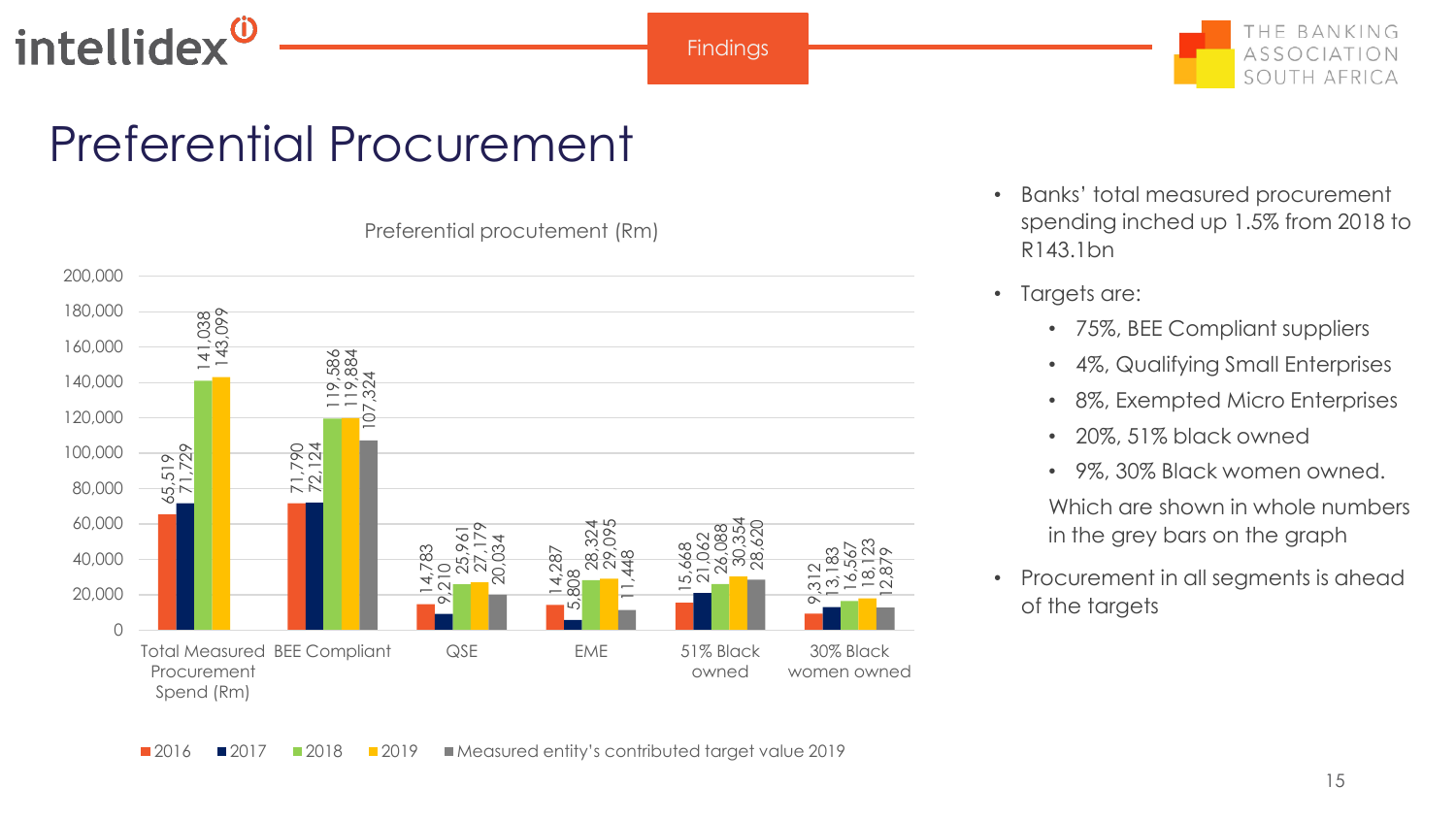

#### THE BANKING **ASSOCIAT** SOUTH AFRICA

#### Consumer education



• Spending on black consumer education climbed 18% from 2018, on a like-for-like basis.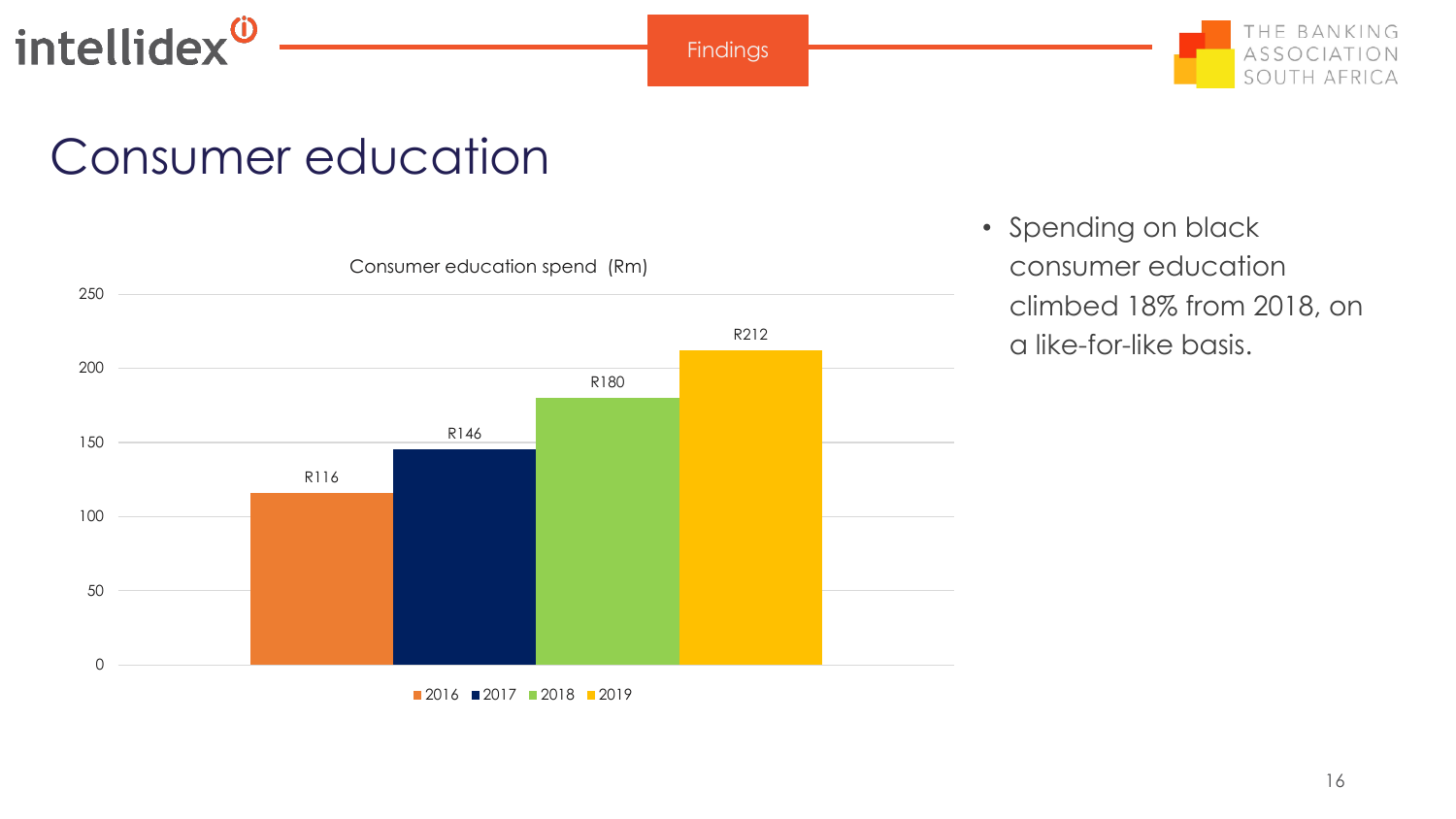intellidex<sup>0</sup>

**Findings** 

## Empowerment financing



- The main commercial banks' total balance sheet exposure to empowerment financing has fallen but remains well above target.
- Exposure to BEE deals, at R107bn, is 35% lower than the previous year

*(The investment targets are set in the following way: BASA allocates a five year projected lump sum value for each bank in accordance to their BA 900 market share. Of this value 4% goes to BSME and 96% to Empowerment Financing. The Empowerment Financing value is then divided between BEE Transactional Financing/BBGF and Targeted investments on a 4:6 ratio)*

HE BANKING ASSOCIATION SOUTH AFRICA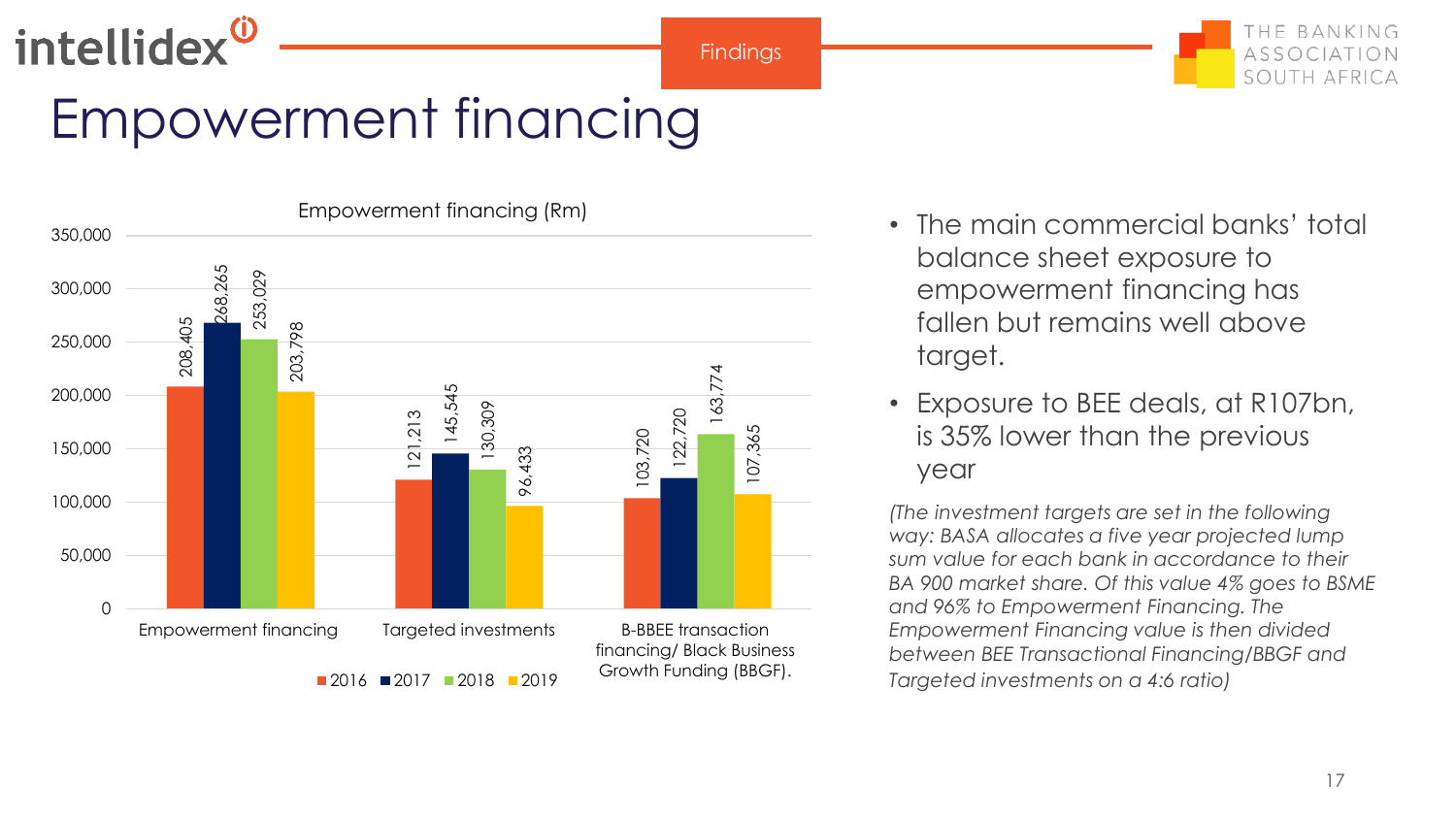# Targeted investments: components

intellidex<sup>0</sup>

2,940 5,739 380 3,558 66,528 25,635  $3,1$ 50,207 63,127 29,268 4,471 33,443 49,748 21,245 6,783 18,657  $\Omega$ 10,000 20,000 30,000 40,000 50,000 60,000 70,000 80,000 90,000 Transformational infrastructure Black SME financing Black agricultural financing ("Not applicable to Capitec and Investec.") Affordable housing Targeted investments (Rm)  $2016$  2017 2018 2019

- The empowerment financing value is divided between BEE transactions and targeted investments on a 4:6 ratio, spread over a five-year period
- There were declines particularly in transformational infrastructure and affordable housing

HE BANKING ASSOCIATION SOUTH AFRICA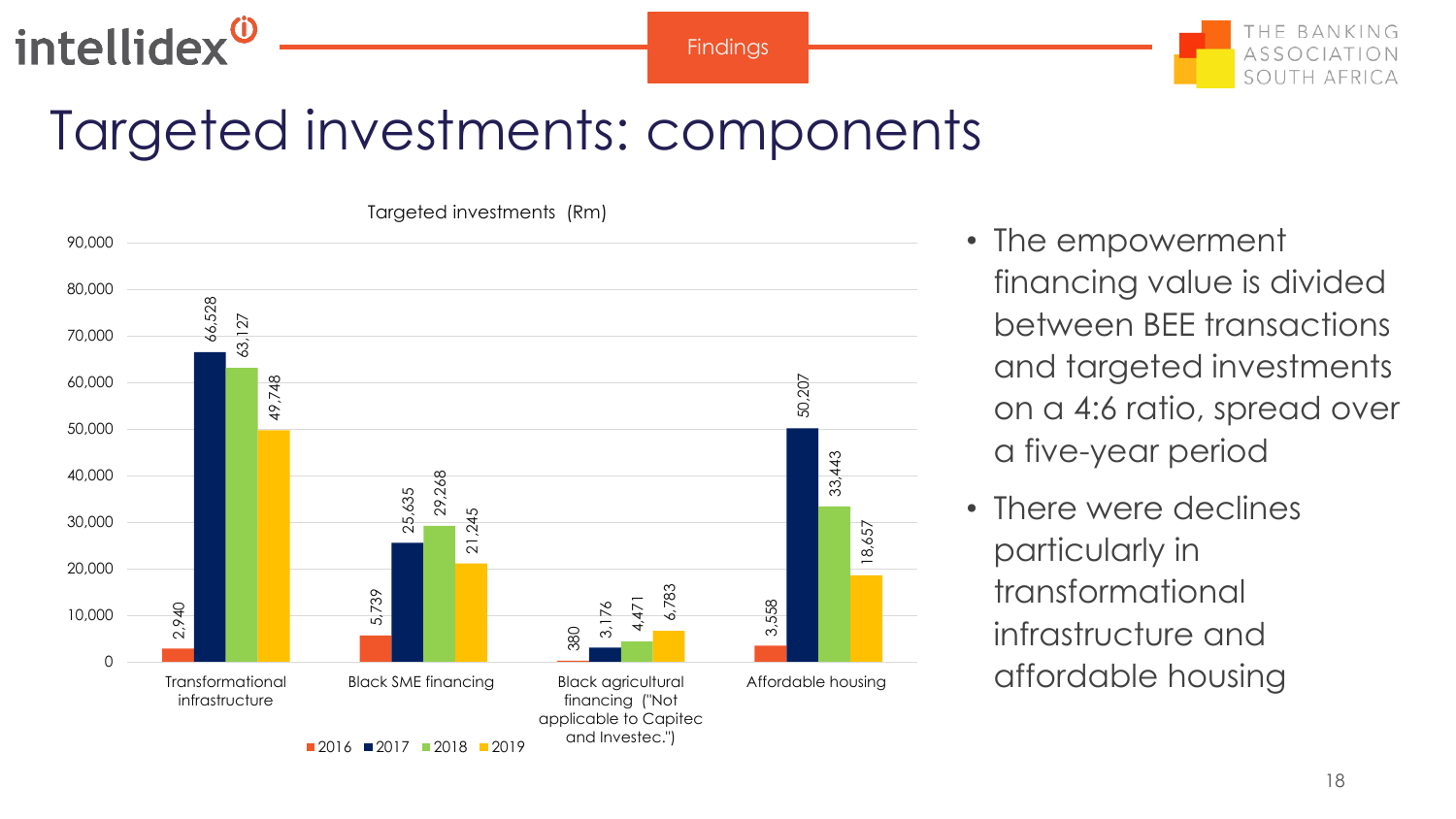



# Supplier development contributions



- This element was introduced in 2017; prior to that, related spend was accounted for under enterprise development
- Annual increases have been healthy each year, driven by the big commercial banks
- Targets were 0.9%, 1.35% and 1.88% of NPAT in 2017-2019 respectively

*(Too few banks provided NPAT data for us to determine overall industry targets)*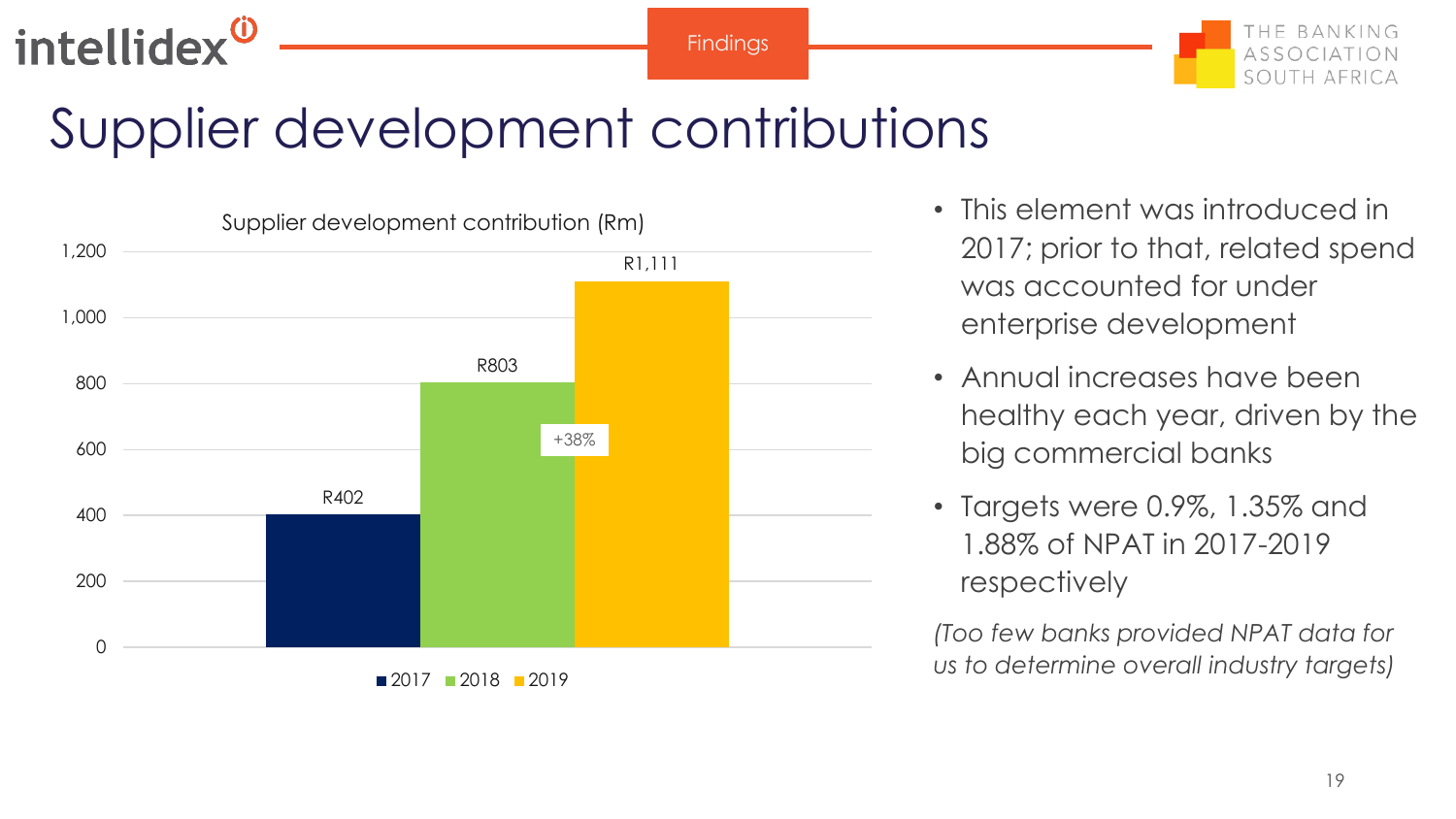





## Enterprise development financing



• Having dropped sharply from 2016 to 2017, both large and small banks have steadily increased their enterprise development financing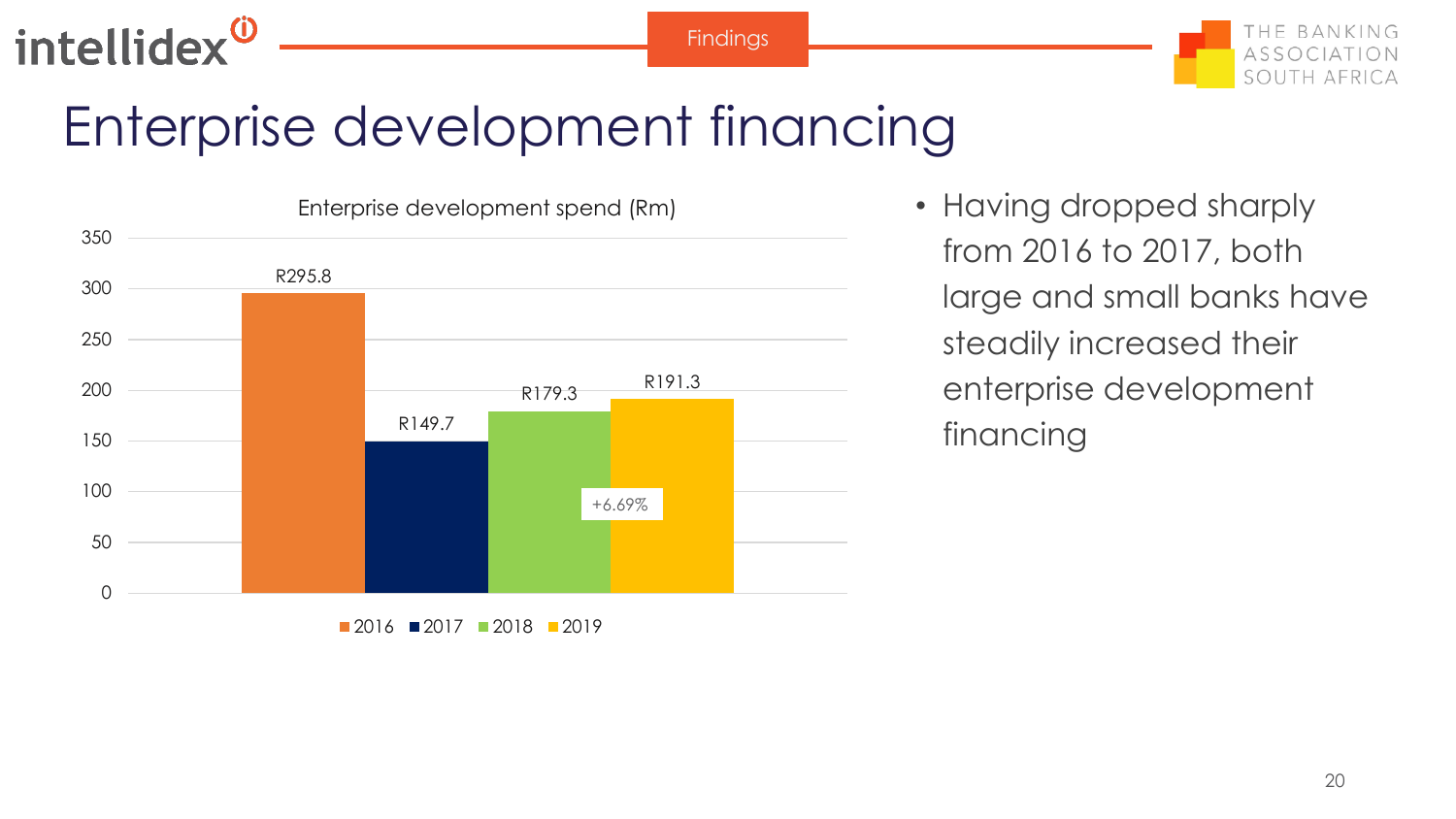# intellidex<sup>0</sup>

#### IF BANKING SOUTH AFRICA

### Financial inclusion – geographic access

- Service points and sales points were merged in 2019 (and therefore there is no separate data for sales points for 2019)
- Transaction points edged up from 82% to meet the target of 85%
- Service and sales points at 93% are well ahead of the 75% target

100% 93% 84% 84% 82% 85% 85% 90% 84% 82% 79% 75% 80% 70% 60% 50% 40% 30% 20% 10% 0% Transaction points Service and Sales points ■2016 ■2017 ■2018 ■2019 ■FSC target

Geographic access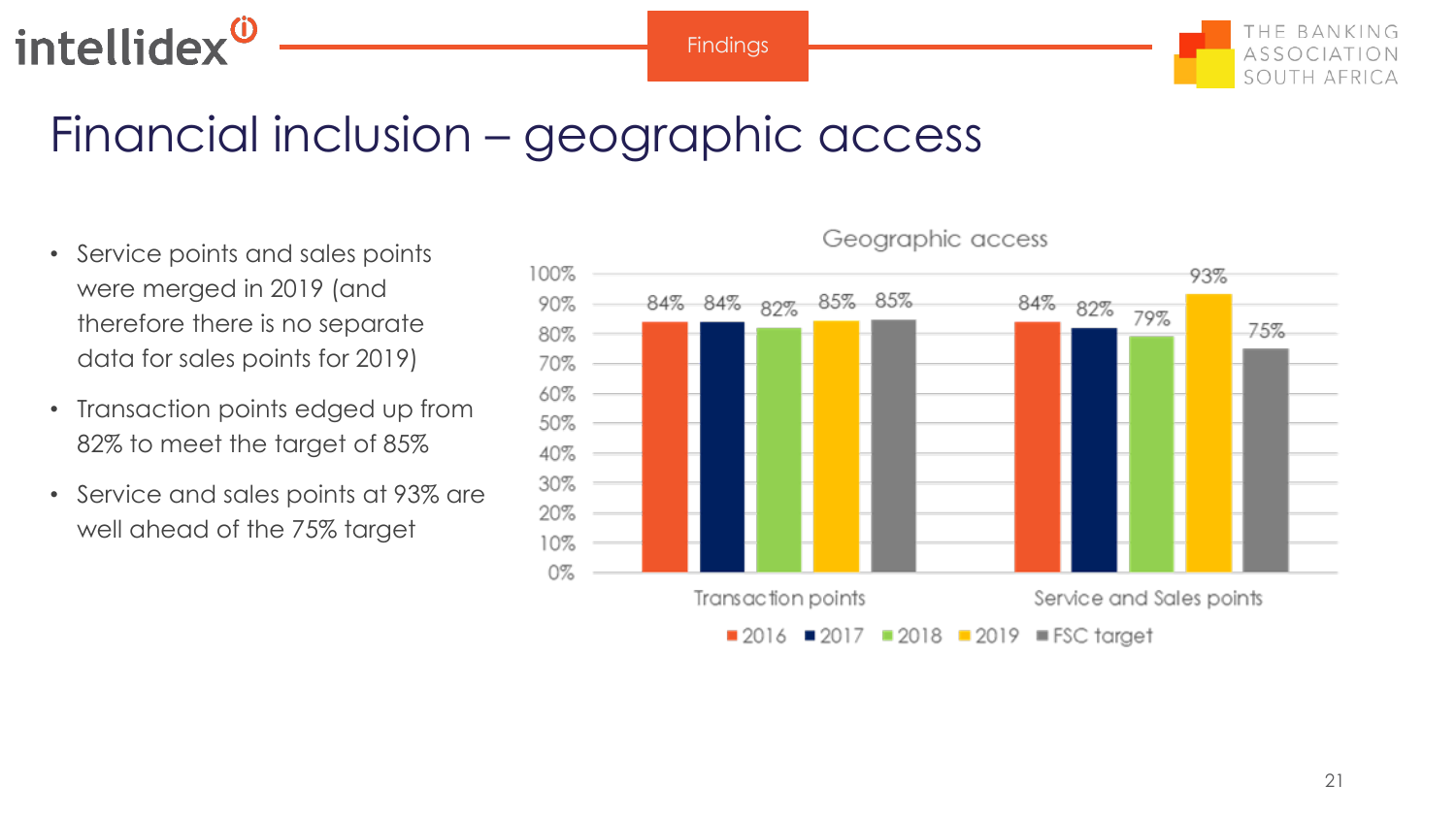





#### Financial inclusion – product access



• The number of active accounts fell in both 2018 and 2019.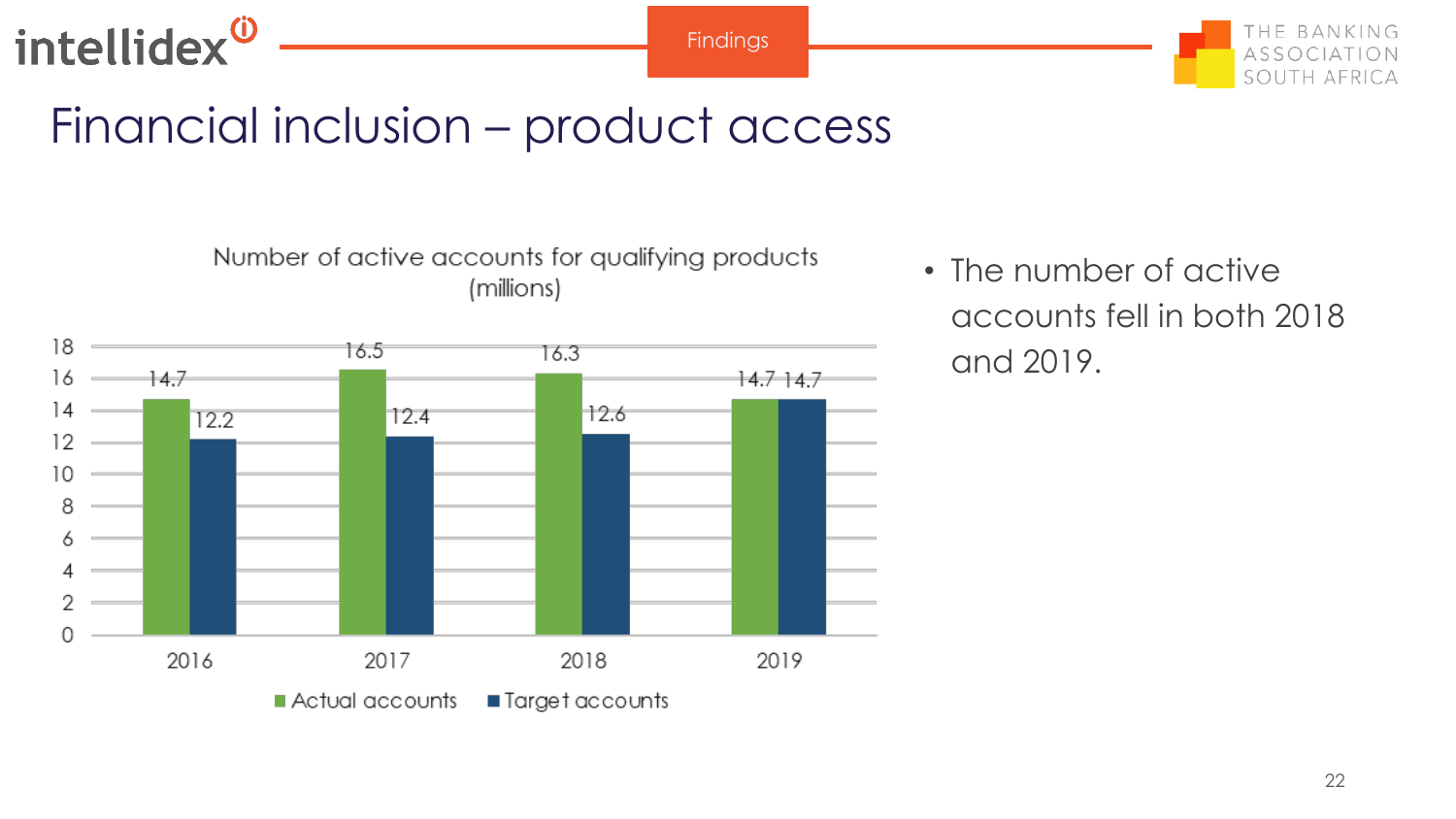

#### **Changes from base 2018 year (which therefore is occasionally different in this year compared to last)**

- Previously held 2018 data was restated with updated 2018 data for banks that gave clear reasons for data changes (when changes were submitted with no reason adjustments were not made).
- Changes that were made:
	- Absa total assets for the FY2018 were restated due to Edcon loan book having been disposed of.
	- Tyme Bank provided data for the first time. This was only partial, covering areas it has begun measuring and for years it has data (ownership/preferential procurement for 2019 only, other subsectors provided data for 2017,18,19).
	- HSBC also submitted for the first time with data for 2018 and 2019 only. Data on black board members was not available but other data were provided where relevant.
	- Following the acquisition of Mercantile by Capitec, total figures for the combined businesses are included in 2019 but no changes were made to earlier years which include date for both banks.
	- Grobank did not submit data for this report and their information from previous years was removed to ensure comparability.
	- Ubank did not submit supplier development data for 2019, so base years were excluded for consistency.